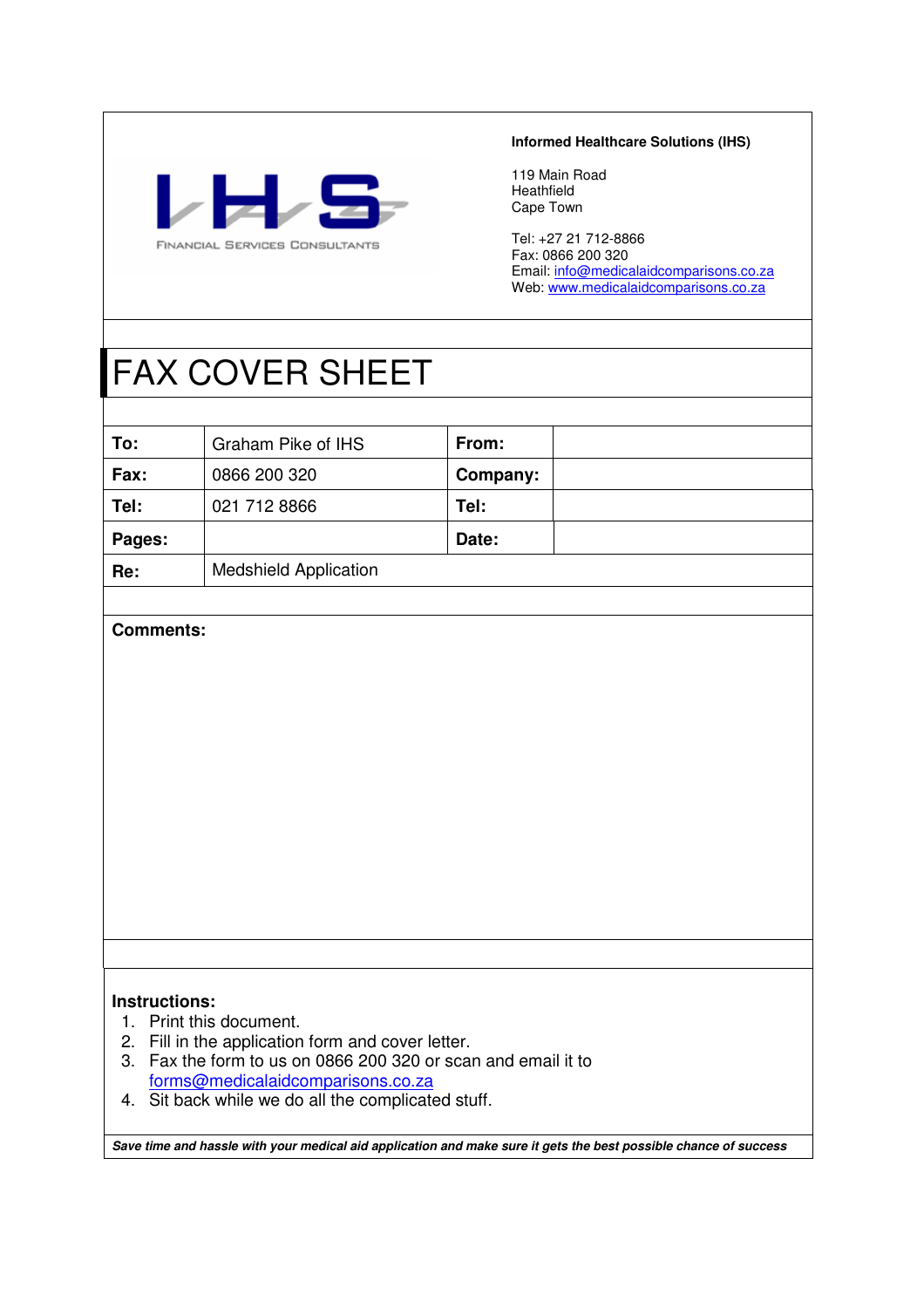

h

## MEDSHIELD MEMBER APPLICATION

Please complete in black ink. Print clearly using capital letters. Only one character per block. Leave one block between words. Mark with an X where necessary. All sections must be completed.

| with this form.                          | For the MediValue and MediPhila benefit options a completed MEM013 (a) or (c) Family Practitioner Nomination form is required |
|------------------------------------------|-------------------------------------------------------------------------------------------------------------------------------|
| Selection of Benefit Option:             |                                                                                                                               |
|                                          |                                                                                                                               |
| Membership number (for office use only): |                                                                                                                               |
|                                          | This form needs to be submitted to the Scheme by the 14th of the month for a join date of the following month.                |
| Date membership to commence:             |                                                                                                                               |
| Applicant's signature:                   | Date:                                                                                                                         |
|                                          |                                                                                                                               |
| <b>Consultant Declaration</b>            |                                                                                                                               |
| Brokerage name:                          | Informed Healthcare Solutions (Pty) Ltd                                                                                       |
| Agent name:                              | <b>Graham Pike</b>                                                                                                            |
| Agent number:                            |                                                                                                                               |
| <b>DOCUMENT CHECK LIST</b>               |                                                                                                                               |

| In order to avoid rejection of your application please provide the following documents:                                                 | <b>PLEASE TICK</b> |
|-----------------------------------------------------------------------------------------------------------------------------------------|--------------------|
| ID document copy/s for all beneficiaries (e.g. ID / Birth certificate)                                                                  |                    |
| Student certifcate (child dependant age 21-28 that is studying or turning 21 in the next 3 months).                                     |                    |
| Proof of previous medical scheme (certifcate of membership refecting an end date)                                                       |                    |
| Mem02 - Member Record Amendment (for Special Dependants: e.g. parents, foster child, niece, nephew, brother, sister, grandchild).       |                    |
| Persal payslip (for persal members only)                                                                                                |                    |
| Stamped bank statement, stamped confirmation letter from the bank, copy of cancelled cheque, signed letter of authority for 3rd parties |                    |
| MEM013 - Family Practitioner Nomination form (only applicable to the MediValue and MediPhila benefit options                            |                    |

I, hereby understand that it is an offense to submit fraudulent business and I have explained

Non-disclosure, General and condition specific waiting periods, Late Joiner Penalty, PMB and Pro-rating of benefits.

I further declare that I have attached all documents as per the document check list above to this application form, and that the application form is submitted to the Scheme within 14 days of the member declaration sign date.

Consultant's signature:

Date:  $Y$   $Y$   $Y$   $Y$   $Y$   $Y$   $M$   $M$   $D$   $D$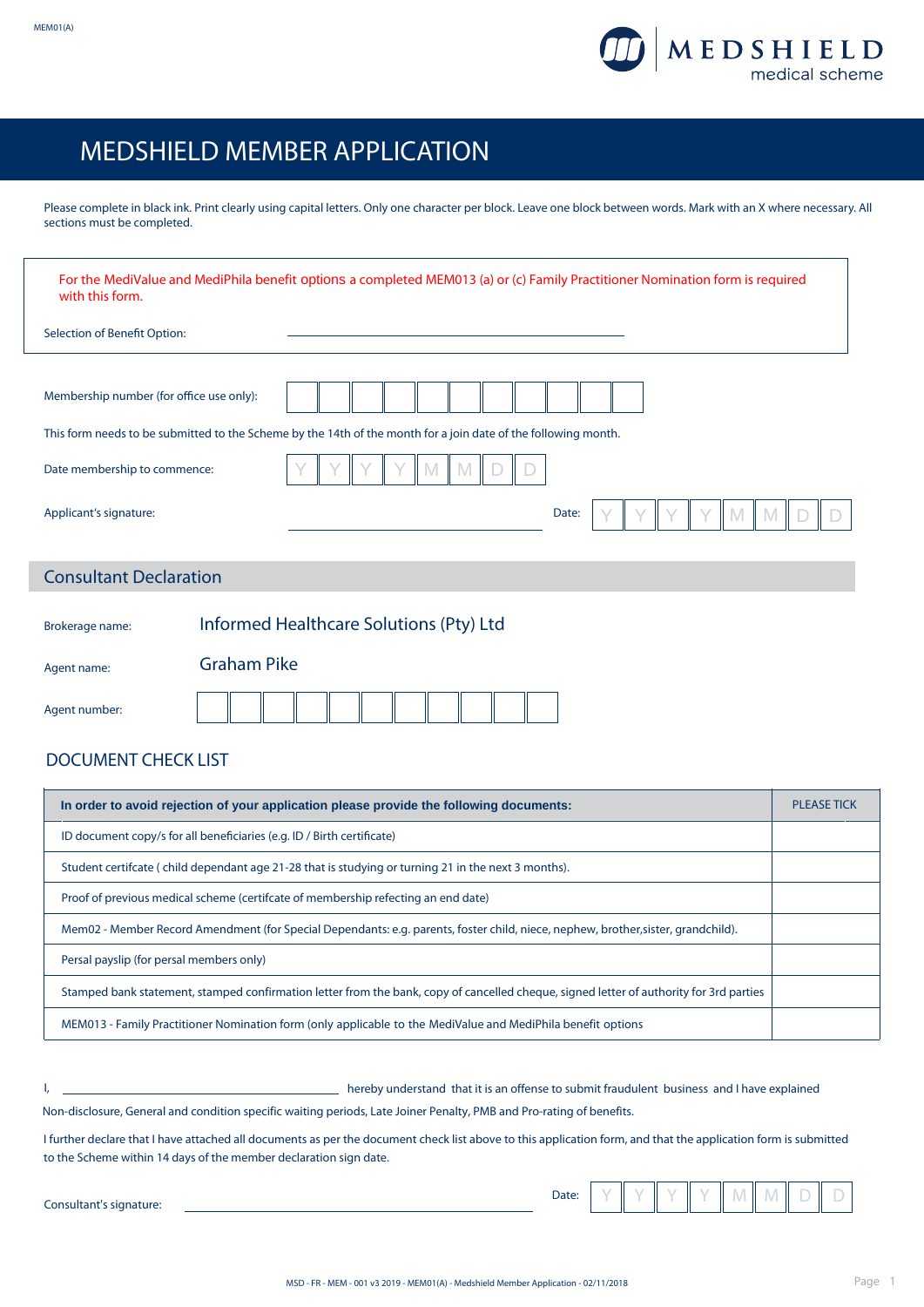| <b>SECTION A</b> |  |  |
|------------------|--|--|
|                  |  |  |

| Title:                                  |  |  | Initials: |  |         |  |      |  |        |  |                              |   |                |        |                             |         |              |                 |   |   |   |         |
|-----------------------------------------|--|--|-----------|--|---------|--|------|--|--------|--|------------------------------|---|----------------|--------|-----------------------------|---------|--------------|-----------------|---|---|---|---------|
| First Name/s:                           |  |  |           |  |         |  |      |  |        |  |                              |   |                |        |                             |         |              |                 |   |   |   |         |
| Surname:                                |  |  |           |  |         |  |      |  |        |  |                              |   |                |        |                             |         |              |                 |   |   |   |         |
| ID/Passport Number:                     |  |  |           |  |         |  |      |  |        |  |                              |   | Date of Birth: |        |                             |         |              |                 | M | M | D | $\Box$  |
| <b>Postal Address:</b>                  |  |  |           |  |         |  |      |  |        |  |                              |   |                |        |                             |         |              |                 |   |   |   |         |
|                                         |  |  |           |  |         |  |      |  |        |  |                              |   |                |        |                             |         | Postal Code: |                 |   |   |   |         |
| <b>Residential Address:</b>             |  |  |           |  |         |  |      |  |        |  |                              |   |                |        |                             |         |              |                 |   |   |   |         |
|                                         |  |  |           |  |         |  |      |  |        |  |                              |   |                |        |                             |         | Postal Code: |                 |   |   |   |         |
| <b>E-mail Address:</b>                  |  |  |           |  |         |  |      |  |        |  |                              |   |                |        |                             |         |              |                 |   |   |   |         |
| Telephone No. (W):                      |  |  |           |  |         |  |      |  |        |  | $(H)$ :                      |   |                | D      | E                           |         |              |                 |   |   |   |         |
| Cell:                                   |  |  |           |  |         |  |      |  |        |  | Fax:                         | G | $\circ$        | $\Box$ | $\mathsf{E}% _{\mathsf{H}}$ |         |              |                 |   |   |   |         |
| <b>Tax Number:</b>                      |  |  |           |  |         |  |      |  |        |  | <b>Basic Monthly Income:</b> |   |                |        |                             |         |              |                 |   |   |   |         |
| Persal Number:                          |  |  |           |  |         |  |      |  |        |  |                              |   |                |        |                             |         |              |                 |   |   |   |         |
|                                         |  |  |           |  |         |  |      |  |        |  |                              |   |                |        |                             |         |              |                 |   |   |   |         |
| Please complete for marketing purposes: |  |  |           |  |         |  |      |  |        |  |                              |   |                |        |                             |         |              |                 |   |   |   |         |
| Race:                                   |  |  |           |  | Gender: |  | Male |  | Female |  | <b>Marital</b><br>Status:    |   | Single         |        |                             | Married |              | <b>Divorced</b> |   |   |   | Widowed |

| <b>SECTION B</b>         | Dependants you wish to register (attach copy of ID)                                                   |         |
|--------------------------|-------------------------------------------------------------------------------------------------------|---------|
|                          |                                                                                                       |         |
| Spouse or Partner:       | <b>Divorced Spouse</b><br>Spouse<br><b>Life Partner</b>                                               |         |
| Title:                   | Initials:                                                                                             |         |
| First Name/s:            |                                                                                                       |         |
| Surname:                 |                                                                                                       |         |
| <b>Previous Surname:</b> |                                                                                                       |         |
| ID/Passport Number:      | Date of Birth:                                                                                        |         |
| Country of Residence:    |                                                                                                       |         |
| <b>Email Address:</b>    |                                                                                                       |         |
|                          |                                                                                                       |         |
|                          |                                                                                                       |         |
| Race:                    | <b>Marital</b><br>Gender:<br>Female<br>Single<br><b>Divorced</b><br>Male<br><b>Married</b><br>Status: | Widowed |

Please complete a MEM02 form for Special Dependants (e.g. Parents, Foster child, Niece, Nephew, Sibling, Grandchild). Acceptance of dependants will in accordance with the Rules of the Scheme. Affidavits required for Special Dependants.

Dependants (attach copies of ID or Birth Certificate)

|     | Name of Beneficiary | Surname (if different to<br>Principal Member) |  |  | <b>ID Number</b> |  |  |  | Gender<br>(M/F) | Relationship to<br>Principal Member | Adult over<br>21 |  |
|-----|---------------------|-----------------------------------------------|--|--|------------------|--|--|--|-----------------|-------------------------------------|------------------|--|
|     |                     |                                               |  |  |                  |  |  |  |                 |                                     |                  |  |
| - 2 |                     |                                               |  |  |                  |  |  |  |                 |                                     |                  |  |
| 3   |                     |                                               |  |  |                  |  |  |  |                 |                                     |                  |  |
|     |                     |                                               |  |  |                  |  |  |  |                 |                                     |                  |  |
| 5   |                     |                                               |  |  |                  |  |  |  |                 |                                     |                  |  |
| 6   |                     |                                               |  |  |                  |  |  |  |                 |                                     |                  |  |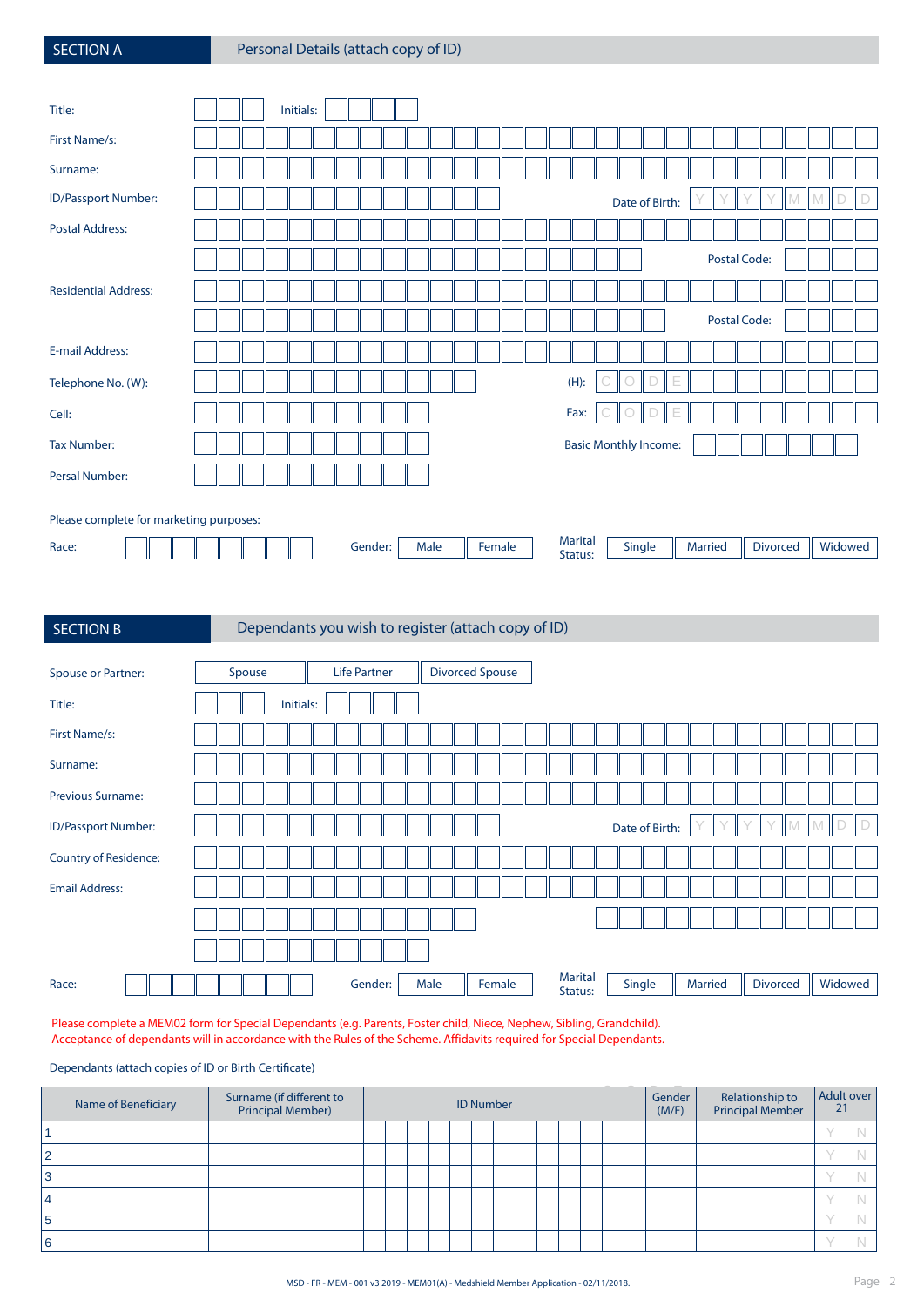#### SECTION C **Previous Medical Aid History**

Where applicable, please provide details and proof of membership of all previous medical scheme cover (membership certificates, which reflects the termination date, must be attached to this application). Failure to provide this informtion may result in underwriting being applied as per point 11 under member declaration (page 7). Where a Late Joiner Penalty has already been imposed and evidence of credible cover is produced thereafter, the penalty shall be recalculated and such revised penalty shall be applied from the following month. No backdate will be allowed unless evidence of previous submission is provided to the Scheme.

| Name of Scheme | <b>Membership Number</b> |  | Date Joined |  |  |  | <b>Date Terminated</b> |  |
|----------------|--------------------------|--|-------------|--|--|--|------------------------|--|
|                |                          |  |             |  |  |  |                        |  |
|                |                          |  |             |  |  |  |                        |  |
|                |                          |  |             |  |  |  |                        |  |
|                |                          |  |             |  |  |  |                        |  |
|                |                          |  |             |  |  |  |                        |  |
|                |                          |  |             |  |  |  |                        |  |
|                |                          |  |             |  |  |  |                        |  |

SECTION D Medical History (yes or no)

Failure to disclose pre-existing conditions could limit and/or exclude certain benefits or result in termination of your membership. Refer to point 2 in Member Declaration.

Have you or any of you dependants sought any advice, been diagnosed with, or treated for any of the following conditions in the past 12 months? If Yes to any of the questions, please provide full details including the date of last treatment. Should you require additional space please add an additional page to the application form.

|                     | 1. Any chronic illnesses? e.g. Cardio and vascular conditions, Obstructive lung disease, Diabetes, insulin<br>or non insulin dependent diabetes mellitus, Thyroid or other glandular or blood disorders, etc. |     |                                  |  |                        |  |  |                         |  |
|---------------------|---------------------------------------------------------------------------------------------------------------------------------------------------------------------------------------------------------------|-----|----------------------------------|--|------------------------|--|--|-------------------------|--|
| Name of Beneficiary | <b>Condition and Date Diagnosed</b>                                                                                                                                                                           |     | Currently<br><b>On Treatment</b> |  | Date of Last Treatment |  |  | <b>Attending Doctor</b> |  |
|                     |                                                                                                                                                                                                               | ſΕ. | <b>NC</b>                        |  |                        |  |  |                         |  |
|                     |                                                                                                                                                                                                               | ſΕ. | ΝC                               |  |                        |  |  |                         |  |

YES NO

| 2. Skin, muscle or bone disease? e.g. Any skin rash, acne, eczema or psoriasis, multiple sclerosis, osteo or |
|--------------------------------------------------------------------------------------------------------------|
| rheumatoid arthritis, osteoporosis, injury, back / neck or joint problems or replacement, fibromyalgia,      |
| prosthetic limbs, lumbago sciatica, spasms, etc.                                                             |

| Name of Beneficiary | <b>Condition and Date Diagnosed</b> |            | Currently<br>On Treatment |  | Date of Last Treatment |  |  | <b>Attending Doctor</b> |
|---------------------|-------------------------------------|------------|---------------------------|--|------------------------|--|--|-------------------------|
|                     |                                     | <b>YES</b> | NΟ                        |  |                        |  |  |                         |
|                     |                                     | <b>YES</b> | NO                        |  |                        |  |  |                         |
|                     |                                     | <b>YES</b> | NO                        |  |                        |  |  |                         |

| Name of Beneficiary | <b>Condition and Date Diagnosed</b> |            | Currently<br><b>On Treatment</b> | Date of Last Treatment |  |  | <b>Attending Doctor</b> |  |
|---------------------|-------------------------------------|------------|----------------------------------|------------------------|--|--|-------------------------|--|
|                     |                                     | <b>YES</b> | <b>NO</b>                        |                        |  |  |                         |  |
|                     |                                     | <b>YES</b> | <b>NO</b>                        |                        |  |  |                         |  |
|                     |                                     | <b>YES</b> | <b>NO</b>                        |                        |  |  |                         |  |

| Name of Beneficiary | <b>Condition and Date Diagnosed</b> |     | Currently<br>On Treatment |  | Date of Last Treatment |  |  |  | <b>Attending Doctor</b> |
|---------------------|-------------------------------------|-----|---------------------------|--|------------------------|--|--|--|-------------------------|
|                     |                                     | YES | NO                        |  |                        |  |  |  |                         |
|                     |                                     | YES | NО                        |  |                        |  |  |  |                         |
|                     |                                     | YES | NО                        |  |                        |  |  |  |                         |

Y N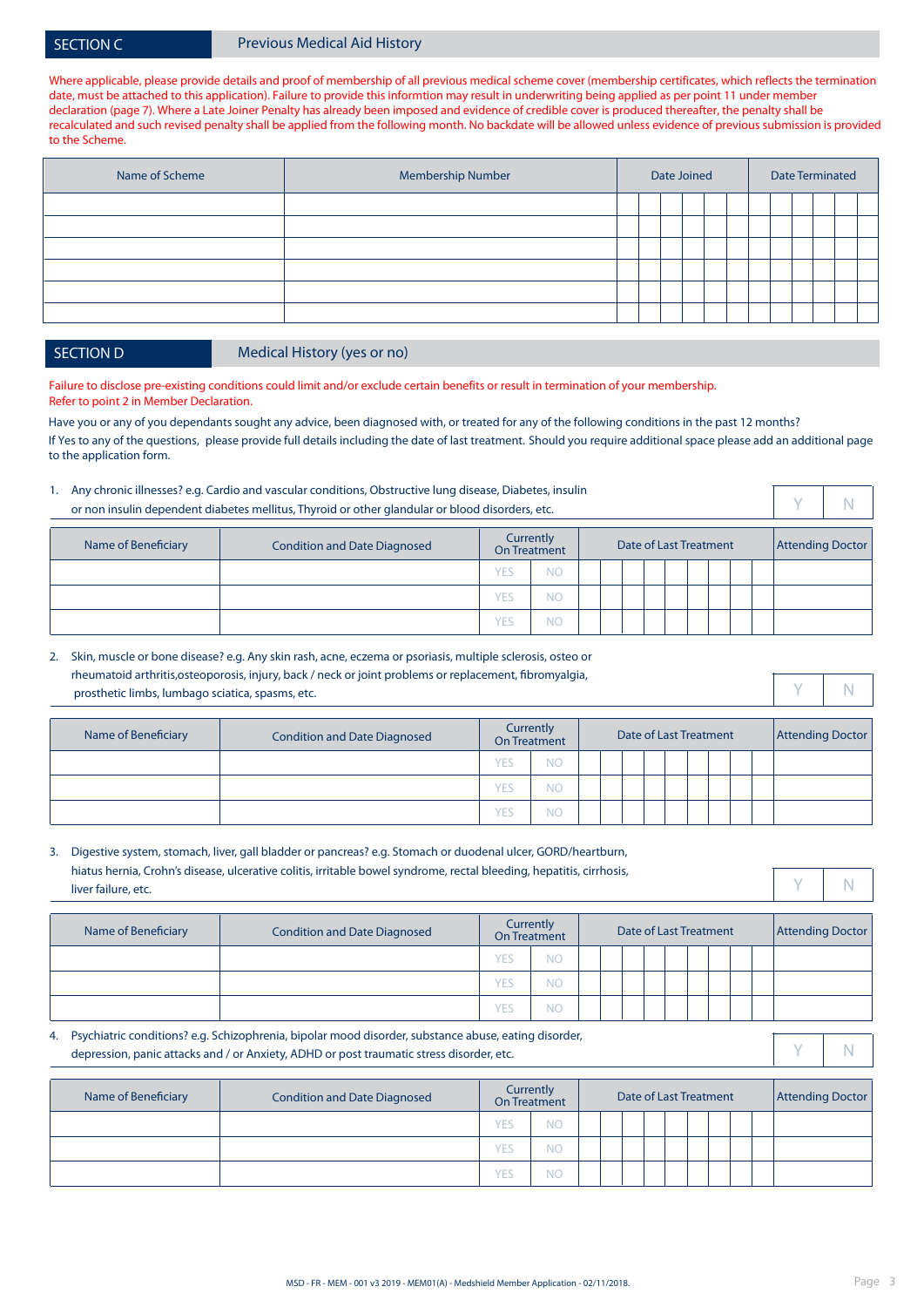#### 5. Complaints of the nervous system or brain? e.g. Epilepsy, stroke, blackouts, migraine, headaches, paralysis, Parkinson's or Alzheimers.

| Name of Beneficiary | <b>Condition and Date Diagnosed</b> |            | Currently<br>On Treatment |  | Date of Last Treatment |  |  |  | <b>Attending Doctor</b> |
|---------------------|-------------------------------------|------------|---------------------------|--|------------------------|--|--|--|-------------------------|
|                     |                                     | YES        | <b>NC</b>                 |  |                        |  |  |  |                         |
|                     |                                     | YES        | <b>NC</b>                 |  |                        |  |  |  |                         |
|                     |                                     | <b>YES</b> | <b>NC</b>                 |  |                        |  |  |  |                         |

| 6. Complaints/disorder of the ear, nose, throat or eye? e.g. Defective vision, cataracts, glaucoma, eye disorders, |
|--------------------------------------------------------------------------------------------------------------------|
| blindness, retinitis, disorders of the cornea or wear spectacles or contact lenses, hearing loss, ear discharge,   |
| otitis media, allergies or recurrent tonsillitis, etc.                                                             |

| rently<br>والمستورث والمتعارفات | Date of Last Treatment | <b>Attending Doctor</b> |  |
|---------------------------------|------------------------|-------------------------|--|

Y N

| Name of Beneficiary | <b>Condition and Date Diagnosed</b> |     | Currently<br>On Treatment |  | Date of Last Treatment |  |  | <b>Attending Doctor</b> |
|---------------------|-------------------------------------|-----|---------------------------|--|------------------------|--|--|-------------------------|
|                     |                                     | YES | ΝC                        |  |                        |  |  |                         |
|                     |                                     | YES | NΟ                        |  |                        |  |  |                         |
|                     |                                     | YES | ΝC                        |  |                        |  |  |                         |

|                                                            | 7. Urinary tract, genital system or gynaecological disorders? e.g. UTI, kidney stones, kidney failure, prostatitis, |            |                                  |  |                               |  |  |   |                         |
|------------------------------------------------------------|---------------------------------------------------------------------------------------------------------------------|------------|----------------------------------|--|-------------------------------|--|--|---|-------------------------|
| pregnancy or confinement, etc.                             | sexually transmitted disease, HRT, ovarian cysts, fibroids, menstrual disorders or any abnormality of               |            |                                  |  |                               |  |  | V | N                       |
| <b>Name of Beneficiary</b>                                 | <b>Condition and Date Diagnosed</b>                                                                                 |            | Currently<br>On Treatment        |  | <b>Date of Last Treatment</b> |  |  |   | <b>Attending Doctor</b> |
|                                                            |                                                                                                                     | <b>YES</b> | <b>NO</b>                        |  |                               |  |  |   |                         |
|                                                            |                                                                                                                     | <b>YES</b> | <b>NO</b>                        |  |                               |  |  |   |                         |
|                                                            |                                                                                                                     | <b>YES</b> | <b>NO</b>                        |  |                               |  |  |   |                         |
|                                                            | 8. Are you or any of your dependants pregnant or suspect that you are pregnant?                                     |            |                                  |  |                               |  |  | V | N                       |
| Name of Beneficiary                                        | <b>Condition and Date Diagnosed</b>                                                                                 |            | Currently<br>On Treatment        |  | <b>Date of Last Treatment</b> |  |  |   | <b>Attending Doctor</b> |
|                                                            |                                                                                                                     | <b>YES</b> | <b>NO</b>                        |  |                               |  |  |   |                         |
|                                                            |                                                                                                                     | <b>YES</b> | <b>NO</b>                        |  |                               |  |  |   |                         |
|                                                            |                                                                                                                     | <b>YES</b> | <b>NO</b>                        |  |                               |  |  |   |                         |
| 9.<br>including removal of malignant or benign moles, etc. | Malignant or benign neoplasms? e.g. cancers, malignant or non-malignant tumours/growths of any kind                 |            |                                  |  |                               |  |  | v | N                       |
| Name of Beneficiary                                        | <b>Condition and Date Diagnosed</b>                                                                                 |            | Currently<br><b>On Treatment</b> |  | <b>Date of Last Treatment</b> |  |  |   | <b>Attending Doctor</b> |
|                                                            |                                                                                                                     | <b>YES</b> | NO <sub>1</sub>                  |  |                               |  |  |   |                         |
|                                                            |                                                                                                                     | <b>YES</b> | <b>NO</b>                        |  |                               |  |  |   |                         |
|                                                            |                                                                                                                     | <b>YES</b> | <b>NO</b>                        |  |                               |  |  |   |                         |

#### 10. Dentistry? e.g. Specialised dentistry/maxillo-facial treatment (currently undergoing or anticipating any specialised/ orthodontic or maxillo-facial treatment), etc.

| Name of Beneficiary | <b>Condition and Date Diagnosed</b> |            | <b>Currently</b><br>On Treatment |  | Date of Last Treatment |  |  | <b>Attending Doctor</b> |
|---------------------|-------------------------------------|------------|----------------------------------|--|------------------------|--|--|-------------------------|
|                     |                                     | <b>YES</b> | <b>NO</b>                        |  |                        |  |  |                         |
|                     |                                     | <b>YES</b> | <b>NO</b>                        |  |                        |  |  |                         |
|                     |                                     | YES.       | <b>NO</b>                        |  |                        |  |  |                         |

| 11. Any other medical condition not listed in question 1 - 10? |                                     |            |                           |  |  |                        |  |                         |  |
|----------------------------------------------------------------|-------------------------------------|------------|---------------------------|--|--|------------------------|--|-------------------------|--|
| Name of Beneficiary                                            | <b>Condition and Date Diagnosed</b> |            | Currently<br>On Treatment |  |  | Date of Last Treatment |  | <b>Attending Doctor</b> |  |
|                                                                |                                     | <b>YES</b> | <b>NO</b>                 |  |  |                        |  |                         |  |
|                                                                |                                     | <b>YES</b> | ΝC                        |  |  |                        |  |                         |  |
|                                                                |                                     | <b>YES</b> | ΝC                        |  |  |                        |  |                         |  |

Y N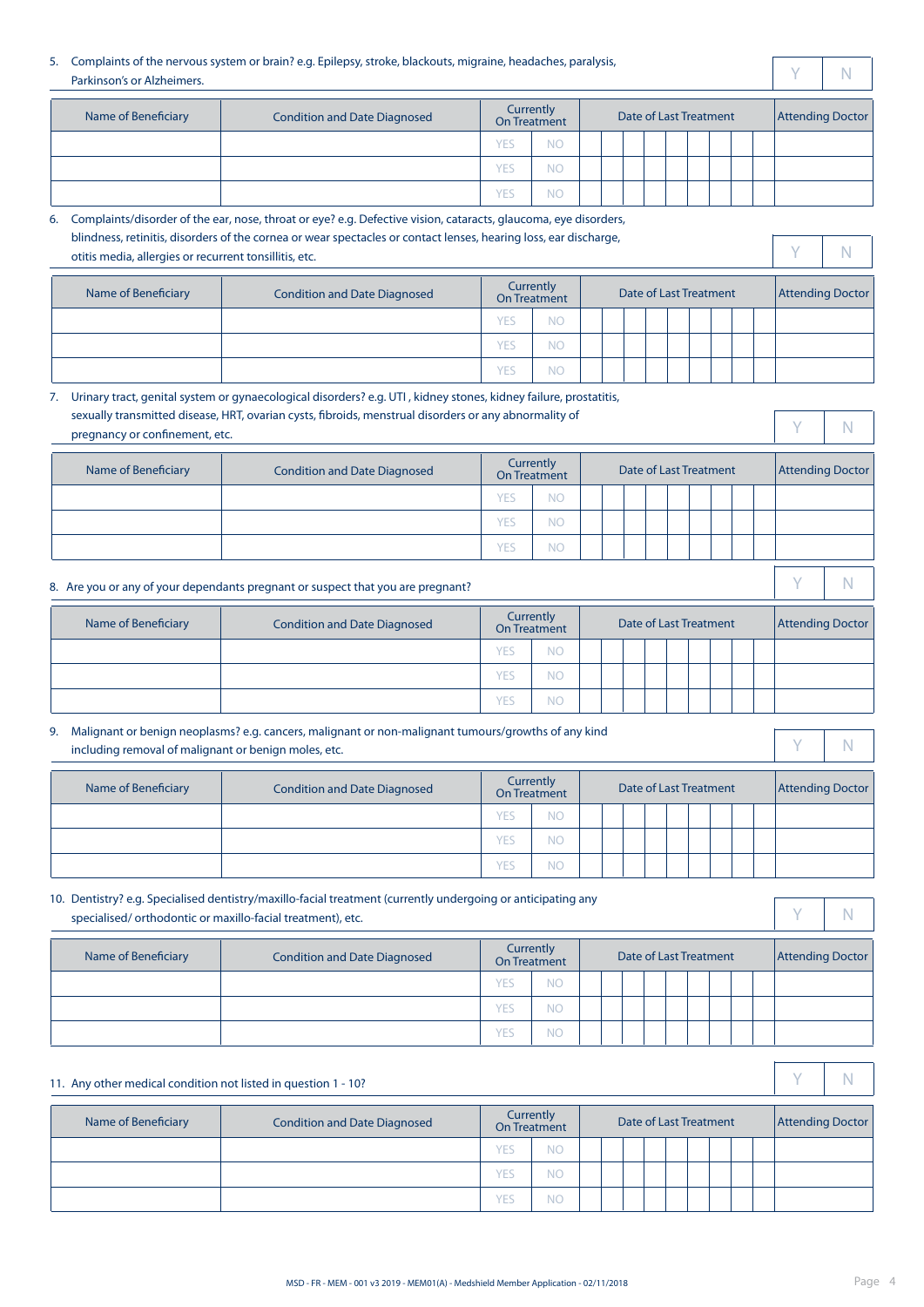#### 12. Prescribed Medication

A SEPERATE CHRONIC MEDICINE APPLICATION NEEDS TO BE COMPLETED, ONCE YOUR MEMBERSHIP IS ACTIVATED. Please supply details of any prescribed medication that you, or any of your dependants, are currently taking or expect to take in the future. Your doctor or pharmacist can contact Chronic Medicine Management on 086 110 0220 to telephonically register you for chronic medication.

| <b>Question No.</b> | Name of Beneficiary | <b>Condition and Duration of Condition</b> | Name of Attending Doctor | Date of Treatment |
|---------------------|---------------------|--------------------------------------------|--------------------------|-------------------|
|                     |                     |                                            |                          |                   |
|                     |                     |                                            |                          |                   |
|                     |                     |                                            |                          |                   |
|                     |                     |                                            |                          |                   |
|                     |                     |                                            |                          |                   |
|                     |                     |                                            |                          |                   |
|                     |                     |                                            |                          |                   |
|                     |                     |                                            |                          |                   |
|                     |                     |                                            |                          |                   |

#### 13. Surgery and Hospital Admissions

Please supply details of any surgery or HOSPITAL ADMISSIONS that you or any of your dependants have undergone in the past 12 months, and/or details of all planned surgical procedure(s) and HOSPITAL ADMISSIONS that you or any of your dependants expect to undergo in the future.

| Details of<br><b>Surgical / Hospital Admission</b> | Date | Reason | Doctor | <b>Current Condition</b> |
|----------------------------------------------------|------|--------|--------|--------------------------|
|                                                    |      |        |        |                          |
|                                                    |      |        |        |                          |
|                                                    |      |        |        |                          |
|                                                    |      |        |        |                          |
|                                                    |      |        |        |                          |
|                                                    |      |        |        |                          |
|                                                    |      |        |        |                          |
|                                                    |      |        |        |                          |
|                                                    |      |        |        |                          |
|                                                    |      |        |        |                          |

#### Immune Deficiency Status (Confidential Disclosure)

If you, or any of your dependants, have been diagnosed with HIV/AIDS or any immunoglobulin deficiencies, please contact Medshield HIV/AIDS Management Programme on 086 050 6080 for more information on how to join the Programme.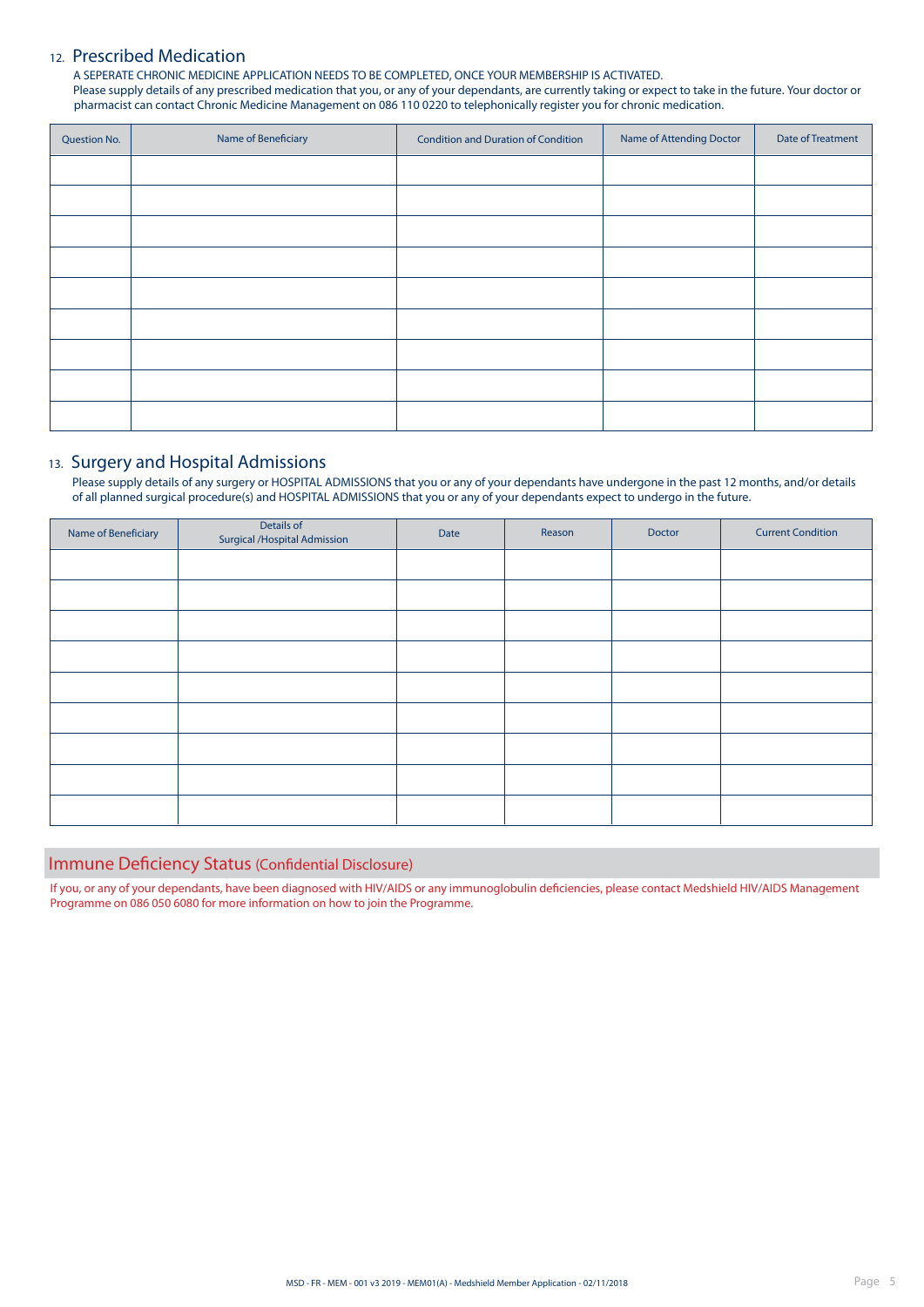#### SECTION E Bank Details

I hereby authorise Medshield Medical Scheme to deduct monthly contributions and/or pay refunds to the following bank account. A stamped bank statement, cancelled cheque or a stamped confirmation letter from the bank in the name of the Principal Member is required. Should contributions be paid by a 3rd party, a stamped bank statement, cancelled cheque or a stamped confirmation letter from the bank together with a signed letter of authorisation from the account holder must accompany this form. For Organisations a signed letter of authorisation needs to be on a company letterhead.

NB: If contributions are not deducted by PERSAL or your employer, payment via debit order is the preferred method for the collection of contribution payment.

| Use this account for contribution collections and claims refunds                                                                               | Use this account for claims refunds only                                  |
|------------------------------------------------------------------------------------------------------------------------------------------------|---------------------------------------------------------------------------|
| Use this account for contribution only                                                                                                         |                                                                           |
| <b>Bank Name:</b><br>the control of the control of the control of the control of the control of                                                | <b>Bank Name:</b>                                                         |
| <b>Branch Name:</b>                                                                                                                            | <b>Branch Name:</b>                                                       |
| <b>Bank Branch Code:</b>                                                                                                                       | <b>Bank Branch Code:</b>                                                  |
| Type of Account:<br>Transmission   Savings<br>Current                                                                                          | <b>Type of Account:</b><br>Transmission  <br>Savings<br>Current           |
| Name of Account Holder:                                                                                                                        | Name of Account Holder:                                                   |
| <b>Bank Account Number:</b>                                                                                                                    | <b>Bank Account Number:</b>                                               |
| $\mathbb M$<br>M<br>D<br>Date:                                                                                                                 | $\mathbb M$<br>$\mathbb M$<br>D<br>Date:                                  |
| Signature of Account Holder:                                                                                                                   | Signature of Account Holder: North State Communication of Account Holder: |
| <b>Employer Information (only for Paypoints)</b><br><b>SECTION F</b>                                                                           |                                                                           |
| Name of Employer:                                                                                                                              |                                                                           |
| Paypoint Code:                                                                                                                                 |                                                                           |
| Employee Payroll No.:                                                                                                                          |                                                                           |
| <b>Employment Date:</b>                                                                                                                        |                                                                           |
|                                                                                                                                                | <b>COMPANY STAMP</b>                                                      |
| We confirm that the applicant is employed by us and commenced employment on<br>the above date and all fields of Section F have been completed: |                                                                           |
|                                                                                                                                                |                                                                           |
| <b>Employer's Email Address:</b>                                                                                                               |                                                                           |
| <b>Employer Representative's Name:</b>                                                                                                         |                                                                           |
| <b>Employer Representative's Designation:</b>                                                                                                  |                                                                           |
|                                                                                                                                                | Date:                                                                     |
| <b>Employer Representative Signature:</b>                                                                                                      |                                                                           |
| <b>SECTION G</b><br><b>Important Conditions of Membership</b>                                                                                  |                                                                           |

1. Disclaimer

Brochures are a summarised version and do not supersede the registered Rules of the Scheme. All benefits are paid in accordance with the registered Rules of the Scheme.

2. Are all benefits available once I am a member?

Benefits are based on a 12-month period (January to December), depending on which month you join the Scheme, your benefits will be pro-rated accordingly, i.e. should you join in March, you have 10 months' benefits available. If a benefit for the year is R1 800 you will have R1 800/12 x 10 = R1500. Waiting periods are applied to some conditions, e.g. pregnancy.

- 3. Do I have to wait before I can claim for benefits? Yes, on pre-existing conditions, e.g. a condition prior to joining the Scheme. You will receive written notification if waiting periods are imposed.
- 4. Will contributions increase after I become a member? Yes. All medical schemes increase contributions from time to time when the cost of medical, dental, hospital or other health services increase or when benefits are improved.
- 5. What happens when I exceed my annual benefit limits? You will be liable for the payment of any excess amount directly to the service provider.
- 6. Can I resign from the Scheme at any time? The Scheme requires 1 calendar month notice in writing of your intention to cancel your membership.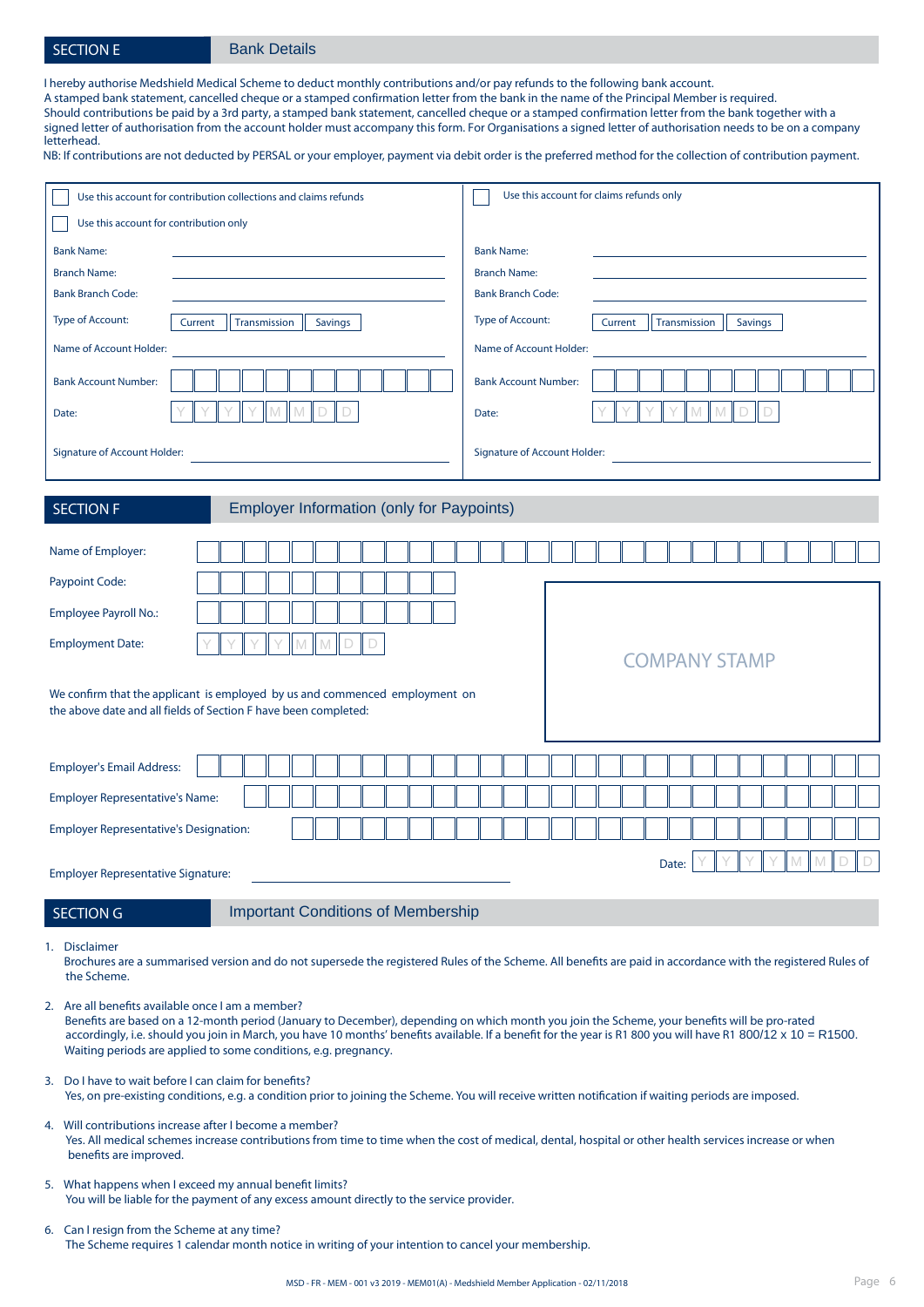#### Member Declaration

- 1. I, the undersigned, hereby apply to be admitted as a member of Medshield Medical Scheme (hereafter referred to as "the Scheme") and agree to abide by its Rules and Regulations in accordance with the provisions of the Medical Schemes Act (Act 131 of 1998) as amended. I have been informed that the Scheme Rules will be made available on request and that I am responsible to read and be bound by them.
- 2. I certify that all the information given is true and correct and acknowledge that non-disclosure of any information by me, or my dependants, relevant to the assessment of this application, shall render any contracts to which this application relates null and void and that all contributions paid by me shall be forfeited to the Scheme. In such events, the Scheme shall be entitled to reclaim any amounts which they may have paid to me, or any person on my or my dependant's behalf, under such contracts.
- 3. I hereby authorise my employer to deduct, from my salary, any amount I may lawfully owe to the Scheme and to pay over such amounts to the Scheme.
- 4. As a government employee, I acknowledge that the Scheme will strictly adhere to Persal policies and procedures.
- 5. Notwithstanding point 3 and 4, I understand that it is my responsibility as a member to ensure that the monthly contributions are received by the Scheme.
- 6. As a direct paying member, I acknowledge that monthly contributions are payable in advance via debit order and in accordance with the Rules of the Scheme.
- 7. I hereby authorise the Scheme, or any of its nominated representatives, to confirm my bank details.
- 8. Furthermore, I understand and agree that I will be liable for any legal cost incurred in the recovery of any amount owing to the Scheme and should there be any outstanding money owed to the Scheme, the Scheme has the right to terminate my membership, and list my details with a credit bureau.
- 9. I hereby authorise and request any doctor, medical professional, or any other person who may be in possession of, or may hereafter acquire, any information concerning my / the nominated dependant's health, whether such information relates to the past or future, to disclose such information to the Scheme or its administrator and agree that this authorisation and request shall remain in force after

my / their death, as well as prior thereto. I indemnify the Scheme and its trustees, agents and administrator against any claim, of any nature, which may be made against them as a result of, or arising out of, the disclosure of any test results or medical information.

- 10. The Scheme may give any notice in terms of its Rules to me at my domicilium citandi et executandi which will be deemed to be my postal address unless otherwise notified. Any notice given to me by prepaid registered post at my domicilium citandi et executandi shall be deemed to have been received by me on the 7th day after the date of posting.
- 11. I understand that the following waiting periods may be applicable as prescribed by the Medical Schemes Act No. 131 of 1998:
	- a 3 (three) month general waiting period in respect of all benefits;
	- a maximum 12 (twelve) month exclusion in respect of a pre-existing condition;
	- a late joiner contribution penalty.
- 12. Should my state of health change significantly from the date of signing this application to the date of acceptance, I will notify the Scheme in writing.
- 13. I hereby confirm that I am not an active beneficiary on another medical scheme.
- 14. I hereby acknowledge that I have read and understood the content of this application form. I declare that all information provided on this form, to the best of my knowledge is true and accurate.

Signed at:

Principal Member Signature:

NB: Medshield Medical Scheme requires that your application form is submitted to the Scheme within 14 days of the Member Declaration sign date, in order to avoid your application being rejected due to it being stale.